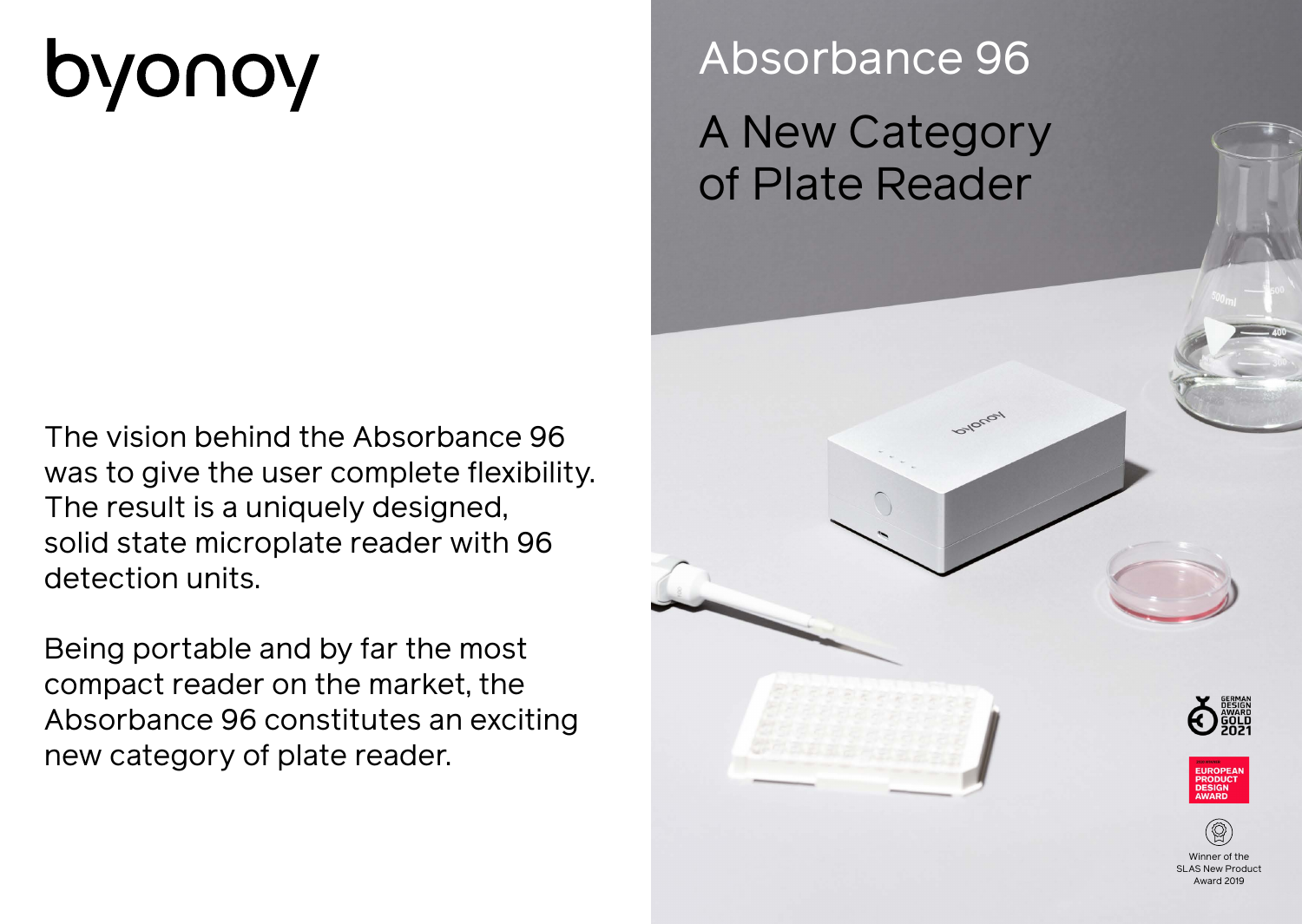#### Take the Lab into Your Hands

Despite its compact form, the Absorbance 96 delivers precise and accurate results at an affordable price. Its portability enables on-site readout, eliminating the need for sample transport. A variety of available wavelength combinations allows for a wide range of endpoint and kinetic assays.

Principal Applications

ELISAs – PNPP, ABTS, OPD, TMB Protein assays – Bradford, BCA, Lowry Cell-based assays – MTT, XTT, Cell density

The Absorbance 96 is the only truly portable plate reader in the world. Easily transported within or between different laboratories, the Absorbance 96 brings readout to your workspace. Its robust design and USB power supply also make it the perfect tool for field use and mobile laboratories.

Main Features Space-saving design

Fast readout speed Reliable measurement results Maintenance-free Solid state technology

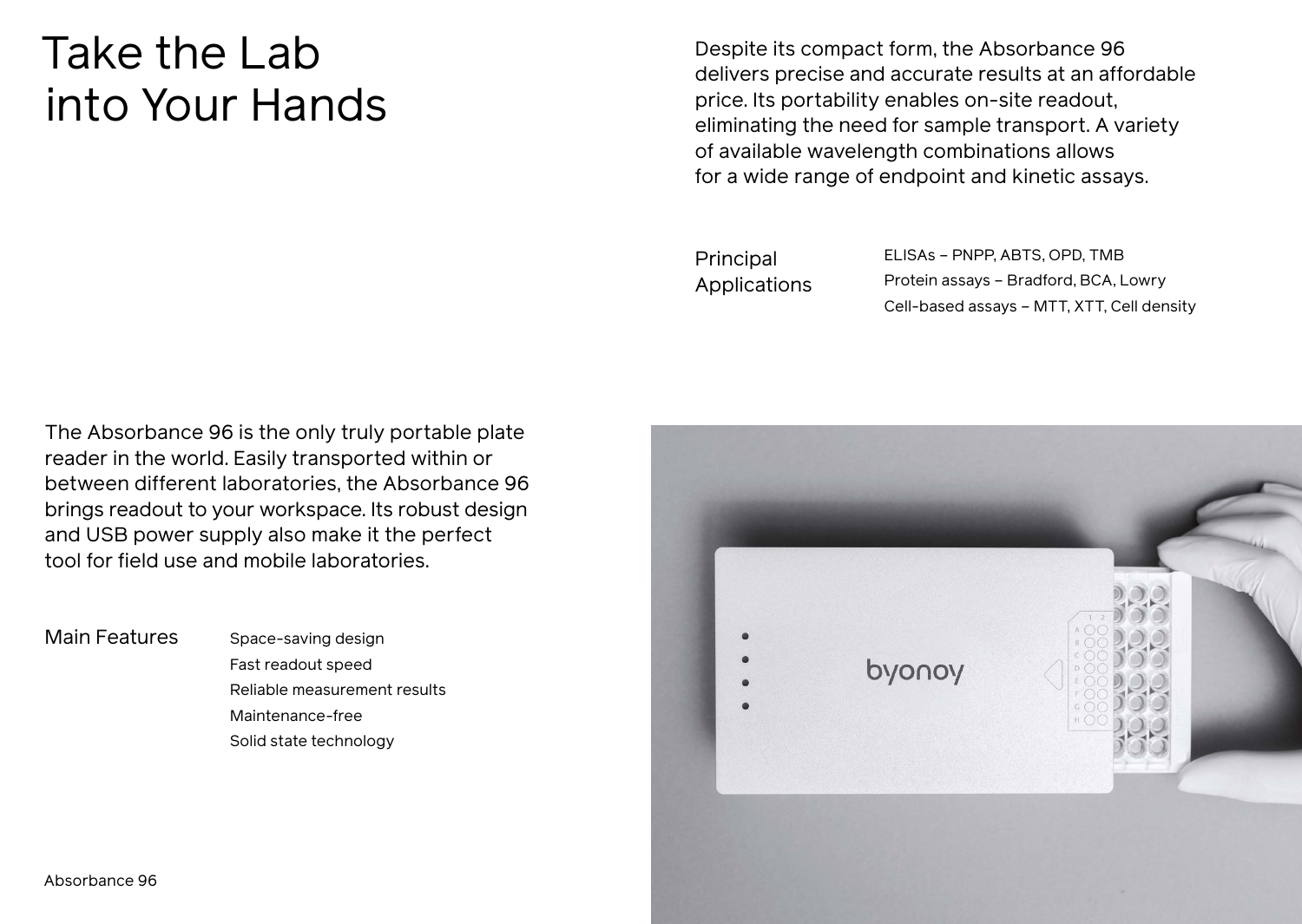### Innovative Compactness

One of the main ideas behind the Absorbance 96 is to simplify the workflow in the laboratory. The small size of the reader, in combination with the unique open design, leads to an entirely new user experience.

A simple USB connection provides both the power supply and access to the analysis software via plugand-play. The footprint of the Absorbance 96 is almost as small as the microplate itself, thereby fitting into every lab, saving valuable bench space and providing unprecedented flexibility.

#### 900 g 7x smaller

Weight



comparable reader





Powered via USB

Plug & Play

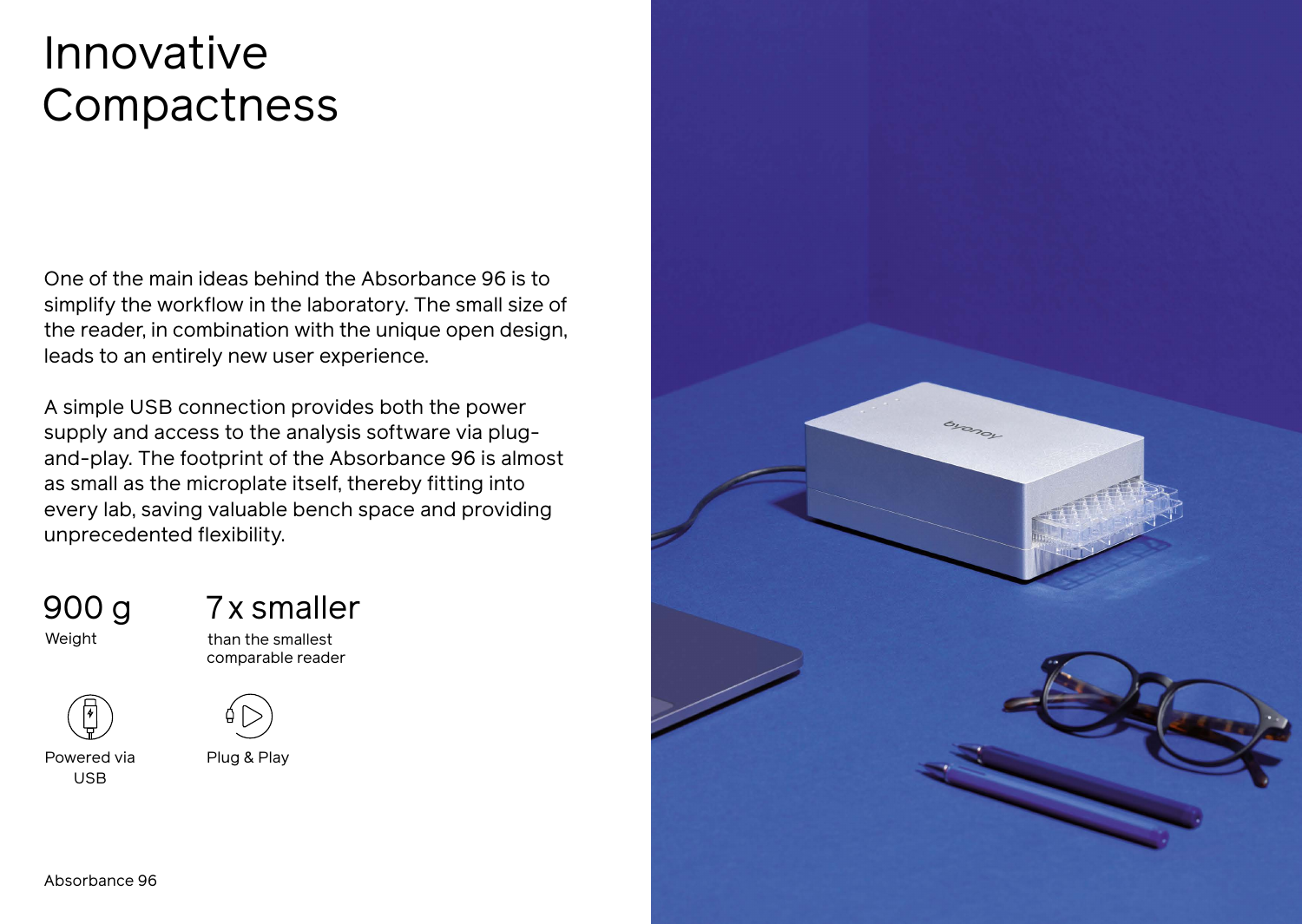### Solid State Technology

The Absorbance 96 is the first microplate reader on the market to contain 96 individual detection units. This technology enables simultaneous signal detection, resulting in extremely fast photometric measurements.

Without the need to scan across multiple wells, the Absorbance 96 requires no moving parts. In combination with long-life LEDs, the solid state technology provides a maintenance-free user experience and ensures reliable, high quality results.

Detection Units LEDs Read time capability

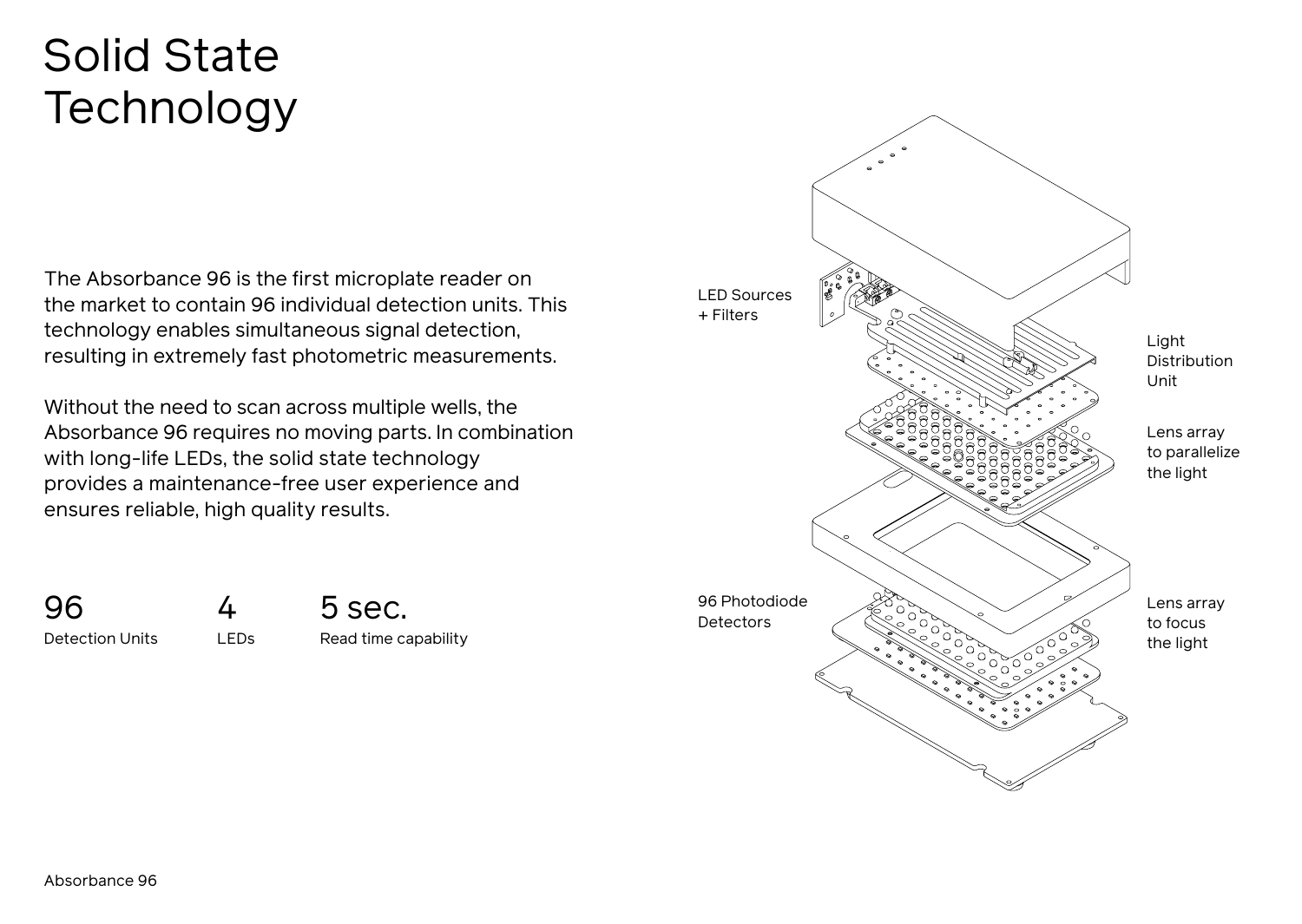#### Plate-Readout Modernized





Our philosophy of intuitive operation is also an integral part of the Absorbance 96 software. Parting from tradition, the software features a modern, attractive interface with smooth navigation and a logical flow.

The Absorbance 96 software is as flexible as the reader itself. It can be used on multiple devices and supports Windows as well as macOS. With plug-and-play technology, simply connect the Absorbance 96 and start your assay.







Absorbance 96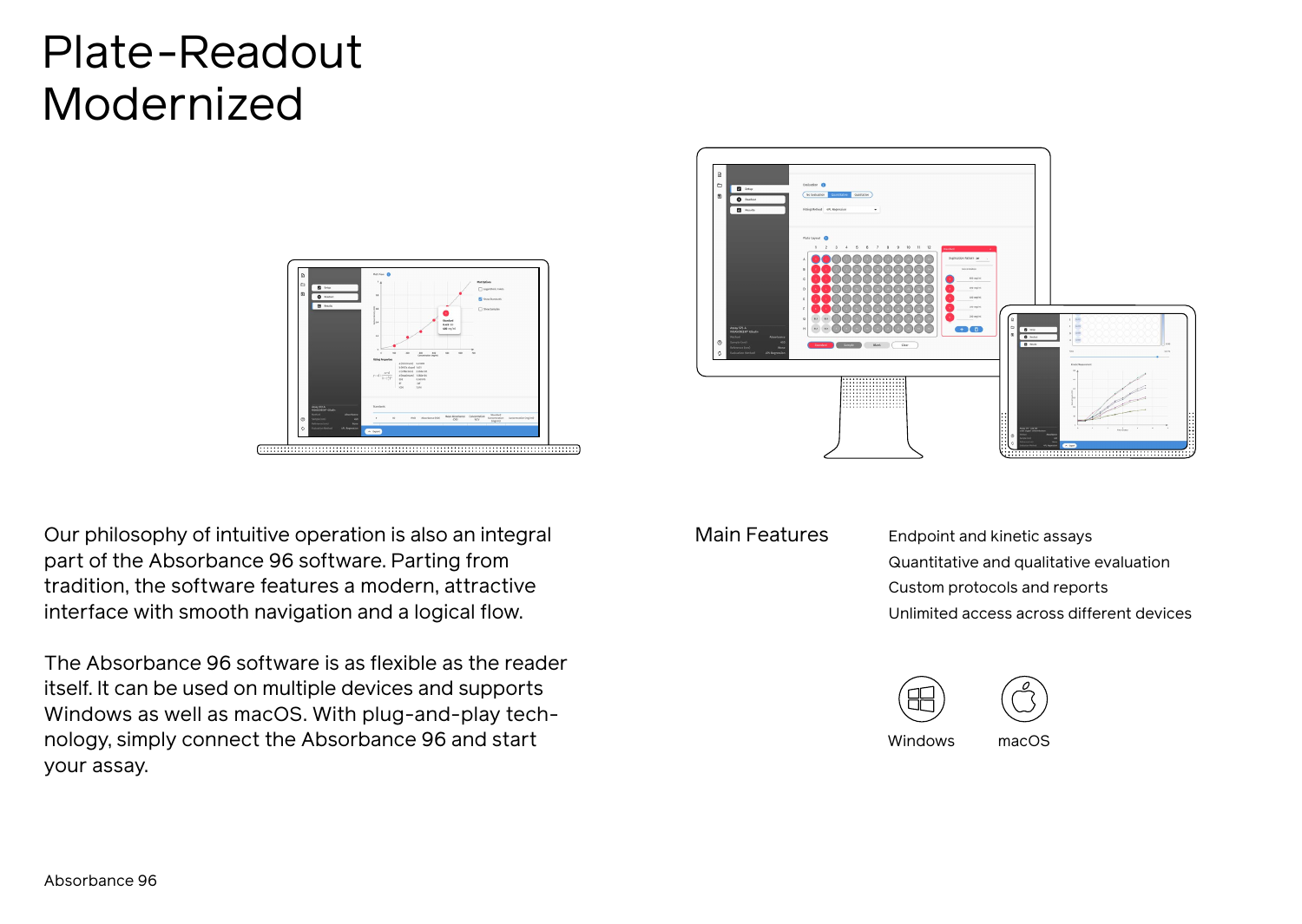